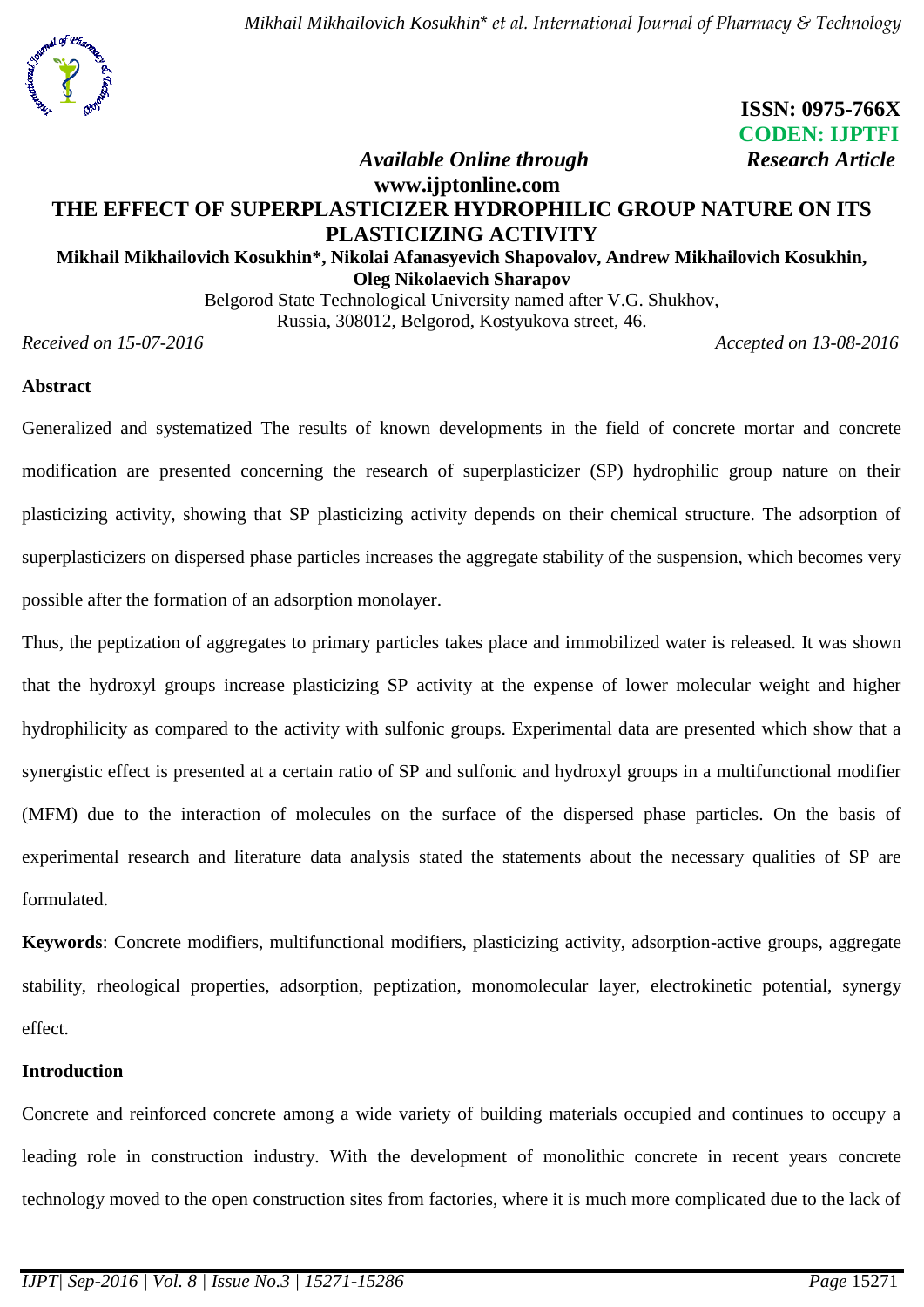*Mikhail Mikhailovich Kosukhin*\* *et al. International Journal of Pharmacy & Technology* steady-state conditions concerning the processes of structure formation and curing. Nowadays, almost all used concrete is produced using various chemical additives. SP and MFM on its basis are the most widely spread ones. Today MFM occupies a leading position on the market of additives, as their use allows you to control the whole complex of concrete properties simultaneously within specified operating conditions [1-5].

The management of physical and chemical processes concerning the structure formation of concrete at nanoscale by the regulation of colloid-chemical properties of cement dispersions and crystallization using MFM refers to the promising nanotechnologies in construction industry.

The correct choice of a SP in the production of concrete and reinforced concrete for the specific conditions of its production and operation is based on a deep understanding of its action mechanism. Furthermore, a synergistic and antagonism effect can be manifested at the joint use of individual SP different by nature and properties in MFM composition.

Numerous studies of SP mechanism effect, carried out by different researchers and research schools for decades do not provide a general unified theory of this process. In this context, in order to study the mechanism of plasticizing action more completely, the authors studied the colloid-chemical properties of mineral suspensions, plasticized SP with different adsorption-active groups by nature [6-11].

A working hypothesis was put forward that the combined use of different SP may show a synergistic effect. The theoretical assumptions of SP studies and the compositions on their basis as the effective SP in concrete technology were the basic positions concerning synergistic surfactant composition synergy theory according to which surfactants and hence the properties of concrete mixtures and concretes can be controlled not only by the change of chemical structure, and by qualitative and quantitative combination of active additives for organic polar substances of different molecular weight [12]. The purpose of this paper is the highlighting of experimental study results concerning the influence of SP hydrophilic group nature on its plasticizing activity, the development of MFM increased activity, the study of supplement effect on the physical and mechanical properties of concrete and concrete compounds.

### **Methods:**

This paper studied the colloid-chemical properties of mineral suspensions plasticized by different SP, used most widely in the construction industry.

Due to the fact that the plasticizing activity, and hence the mechanism of SP action is determined by nature, composition and structure at the performance of tests SP were used with different adsorption-active groups: diluent S-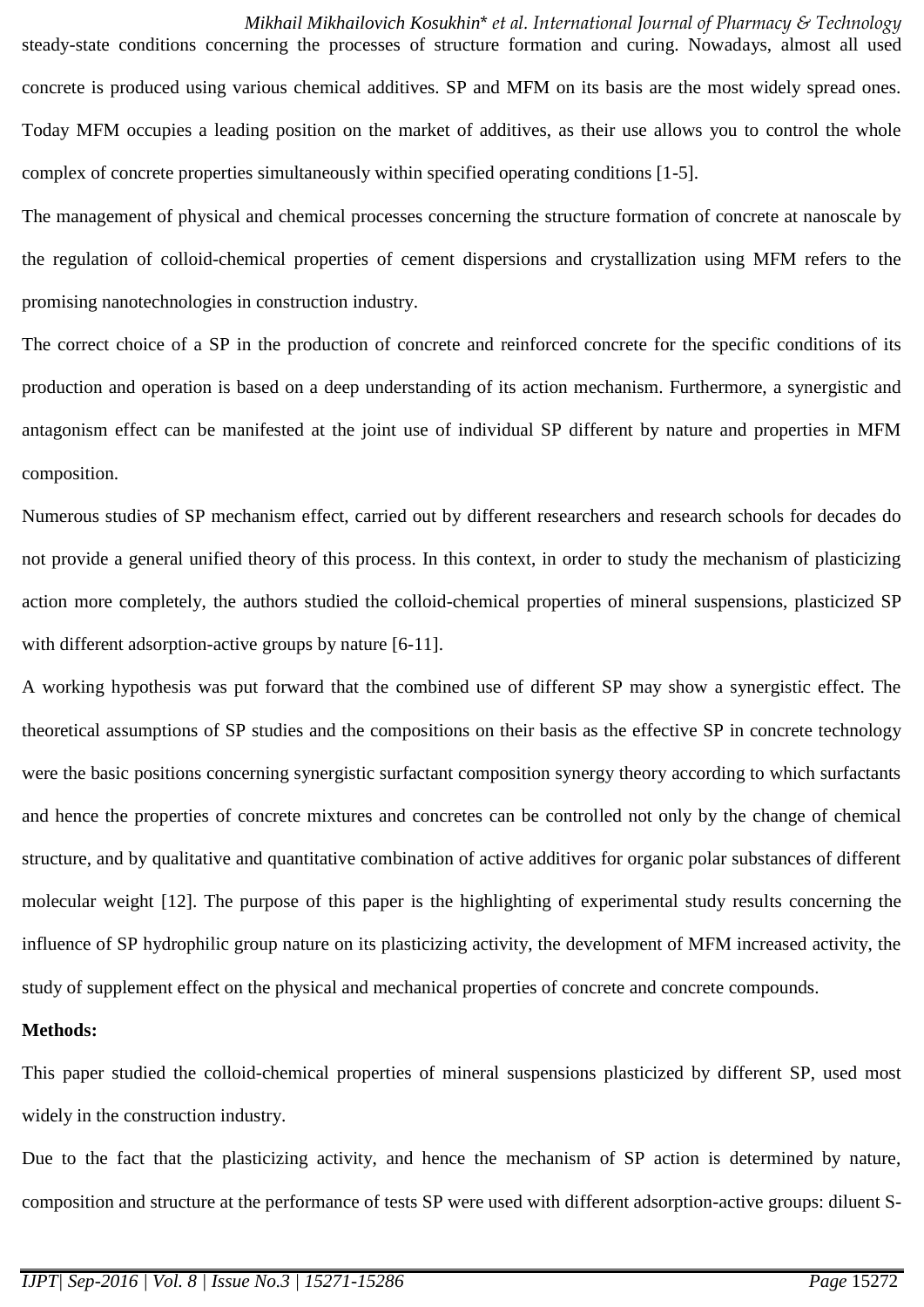*Mikhail Mikhailovich Kosukhin*\* *et al. International Journal of Pharmacy & Technology* 3, LST, containing sulfo groups in its composition as hydrophilic ones  $-\overline{SO_3}$ , SP SB-3, comprising hydroxyl groups and the mixtures thereof in its composition.

In order to eliminate the instability factor of the dispersed phase and the dispersed medium at the interaction of cement with water, in order to study the influence of SP on colloid-chemical properties the chalk suspension was used as a model one. CaCO3 has a low solubility (PR  $1·10<sup>-8</sup>$ ) and contains the cations that make the part of the majority of cement clinker minerals. The study of SP impact mechanism was carried out according to the results of standard tests for colloidal-chemical properties of SP and modified mineral suspensions.

The studies of suspension rheological parameters were performed using the rotational viscometer "Reotest 2". The concentration of SP (Cm) was calculated in wt. % in a dry substance from the dispersed phase amount. During the studies the relationship between the values of shear stress and a shear rate was measured. According to obtained results rheological curves were developed, according to which the limiting shear stress [tau]<sub>0</sub> and the plastic viscosity  $[eta]_{\text{pl}}$  were determined.

The aggregate stability of chalk suspensions was evaluated by the most probable particle radius using the sedimentation analysis.

In order find the electrokinetic properties of the surface they used the streaming potential method taking into account the surface conductivity, which allows to determine the [zeta] potential in concentrated suspensions.

In order to determine the composition and structure of the oligomer molecules they used liquid-gas and liquid chromatography, ultraviolet and infrared spectroscopy, spectroscopy, nuclear magnetic resonance, conductometry and potentiometry. The molecular weight of the synthesized oligomers was determined by cryoscopy.

Main part. The study of SP hydrophilic group nature influence on their plasticizing activity showed that SP has the best plasticizing properties with hydroxyl groups. They also showed that MFM containing plasticizing components with different hydrophilic groups by nature may manifest a synergistic effect, expressed in plasticizing activity increase as compared with the individual components, and concrete properties improvement due to the attraction interaction.

The study of SP influence on the surface tension at the solution-air boundary showed that SP-3 has no surface activity, almost without an effect on a surface tension. SP SB-3 is a weak air attractor, which reduces the surface tension slightly from 72 to 60 mJ/m<sup>2</sup>. LST supplement makes a strong air attraction, as it reduces the surface tension to 45 mJ/m<sup>2</sup>. A complex supplement comprising SP S-3 and SP SB-3 at their optimum ratio occupies an intermediate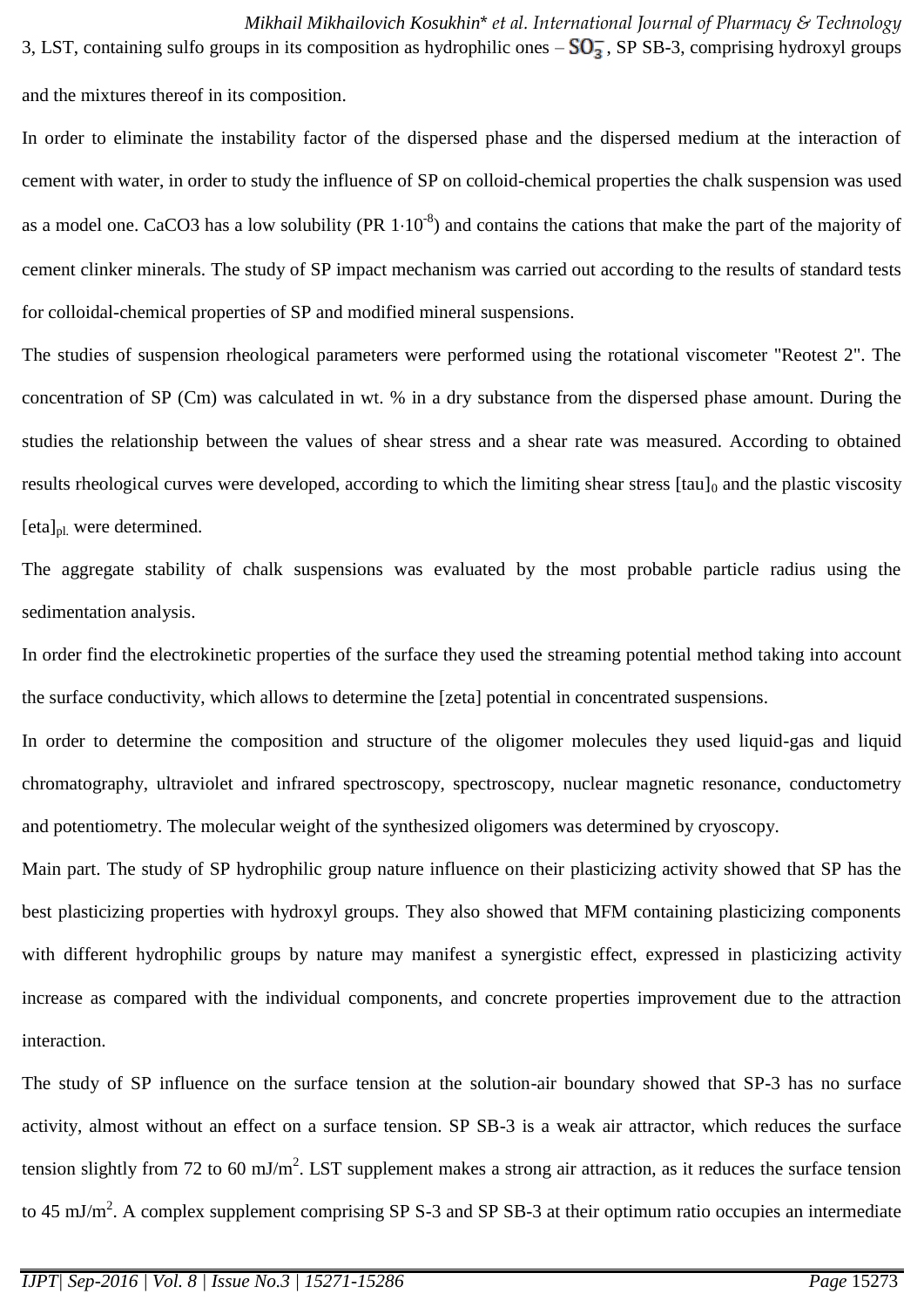*Mikhail Mikhailovich Kosukhin*\* *et al. International Journal of Pharmacy & Technology* position. The reduction of the surface tension at the boundary of solution-air improves the wetting of hard surfaces with a liquid, and hence, the dissolution of the dispersed phase by the dispersion medium (the dispersion of cement particles by water).

The aggregate stability, rheology and other properties of disperse systems is influenced significantly by the surface tension value at the solid body-solution boundary, which determines the effective Gammaker constant characterizing the forces of intermolecular attraction between dispersed phase particles. The surface tension on the boundary solid body-solution at the modification of SP chalk surface was assessed indirectly by Young famous equation

$$
\cos\theta = \frac{\sigma_{\text{t-f}} - \sigma_{\text{t-k}}}{\sigma_{\text{t-k}}}
$$

[sigma] $_{K-F}$  and the contact angles of wetting [thita] were measured on CaCO<sub>3</sub> surface in the area of balanced concentrations corresponding to a monomolecular layer filling (Table 1). Due to the fact that during the experiment performance, the surface tension at the boundary solid body - gas remained a constant one,  $[sigma]_{T-K}$  was determined by the change of adhesion tension value ([sigma]<sub>T-T</sub> - [sigma]<sub>T-K</sub>), which was determined from Young equation.

**Table 1: The effect of SP SB-3 concentration on the contact angle of chalk wetting and surface tension.**

| $C, \%$        | $\theta$ , $\circ$ | $\cos\theta$ | $\sigma_{\textrm{\tiny T-K}},\, \textrm{M}\cancel{\perp}\textrm{K}\textrm{/M}^2$ | $\sigma_{\text{\tiny T-T}}-\sigma_{\text{\tiny T-K}},$<br>мДж/м $^2$ |
|----------------|--------------------|--------------|----------------------------------------------------------------------------------|----------------------------------------------------------------------|
| $\overline{0}$ | 46,1               | 0,693        | 72,0                                                                             | 49,9                                                                 |
| 0,01           | 38,4               | 0,784        | 71,7                                                                             | 56,2                                                                 |
| 0,02           | 34,8               | 0,821        | 71,5                                                                             | 58,7                                                                 |
| 0,03           | 34,2               | 0,827        | 71,4                                                                             | 59,0                                                                 |
| 0,05           | 34,4               | 0,825        | 70,9                                                                             | 58,5                                                                 |

The experimental results showed that SP SB-3 concentration increase the surface tension at the boundary solid bodysolution is decreased as the increase of ([sigma]<sub>t, r</sub> - [sigma]<sub>r-g</sub>) at a constant value of [sigma]<sub>T-F</sub> can be conditioned only by the decrease of  $[sigma]_{T-K}$ . This indicates the increase of chalk hydrophilic surface during the formation of SP adsorption layer and the reduction of intermolecular attraction forces between dispersed phase particles. A similar pattern of  $[sigma]_{T-K}$  change is observed for other SP.

The study of SP adsorption using chalk showed that adsorption isotherms have a typical character of the monomolecular adsorption. At small equilibrium concentrations almost complete removal of adsorbate is observed from solution. At the further increase of concentration the curves become saturated and the adsorption reaches its maximum value. The maximum adsorption is reached at close values of balanced concentrations for the studied SP: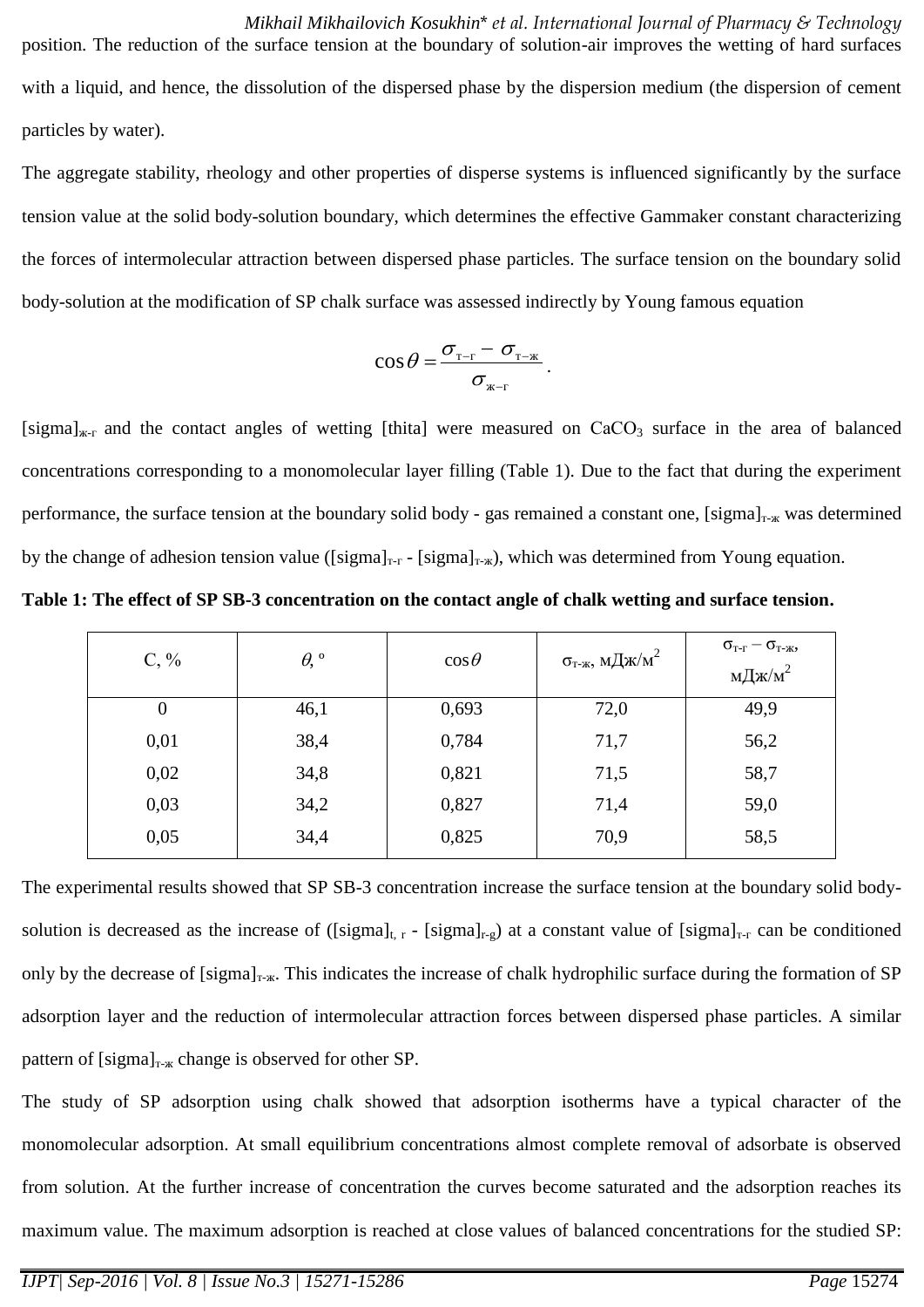*Mikhail Mikhailovich Kosukhin*\* *et al. International Journal of Pharmacy & Technology* 0.05% for SP SB-3, 0.052% for SP S-3 and 0.05% for SB-3 + S-3. This indicates that the change of hydrophilic group nature in SP makes a slight impact on its adsorption activity, and apparently is determined by the dispersion forces of interactions between the system of related SP molecule aromatic rings and chalk surface. At the same time the values  $\Gamma_{\text{max}}$  vary considerably depending on SP type and make  $2.8 \cdot 10^{-4}$ ;  $5.5 \cdot 10^{-4}$ ;  $3.0 \cdot 10^{-4}$  g/m<sup>2</sup>

for  $CB-3$ ,  $C-3$ ,  $CB-3+ C-3$ , respectively (Table 2).

#### **Table 2: Adsorption parameters of monomolecular layer.**

$$
m_{\text{mean}} = 60\,\Gamma, m_{H_2O} = 33\,\Gamma
$$

|                                          | Supplement type     |                     |                     |  |
|------------------------------------------|---------------------|---------------------|---------------------|--|
| Parameter                                | $CB-3$              | $C-3$               | $CB-3+C-3$          |  |
| $C_p$ , %                                | 0,05                | 0,052               | 0,05,               |  |
| $\Gamma_{\text{max}}$ , g/m <sup>2</sup> | $2,8 \cdot 10^{-4}$ | $5,5 \cdot 10^{-4}$ | $3,0 \cdot 10^{-4}$ |  |
| $C_M$ , % from chalk weight              | 0,082               | 0,14                | 0,085               |  |

The reduction of  $\Gamma_{\text{max}}$  SB-3 in comparison with S-3 is conditioned, as we mentioned previously, by lower molecular weight of hydroxyl groups as compared with sulfogroup. At the same time, the experimental value of  $\Gamma_{\text{max}}$  for PFM is less than the value of  $3.61 \cdot 10^{-4}$  g/m<sup>2</sup>, obtained by calculation on the basis of additivity. This suggests that during the adsorption of molecules with different hydrophilic groups one must take into account the interaction "adsorbateadsorbate" or the so-called attraction interaction. This is indicated during the study of ionogen dye adsorption on hydrophilic surfaces [13]. The attraction interaction was evaluated by the following equation

$$
B\cdot C=\frac{\theta}{1-\theta}\cdot e^{-2A\theta},
$$

where *Г*max  $\theta = \frac{\Gamma}{\Gamma}$ ;  $\Gamma$ ,  $\Gamma_{\text{max}}$  - equilibrium element and maximum adsorption by chalk g/m<sup>2</sup>; B - adsorption equilibrium

constant; C - equilibrium concentration,  $kg/m<sup>3</sup>$ ; A - attraction constant.

During PFM adsorption the constant A is shifted to negative area, indicating the adsorbate-adsorbate interaction increase and reduces  $\Gamma_{\text{max}}$ . For individual SP the value A within experimental data error is significantly different from zero, while the value A decreases to -50 for PFM SB-3+C-3. The increase of attraction interaction in this case may be related to the increase of electrostatic interaction and to spatial difficulties at combined adsorption of SB-3 and S-3. The synergistic effect is manifested at the weight ratio of SB-3 and S-3, equal to 3:7 and 7:3. Taking into account the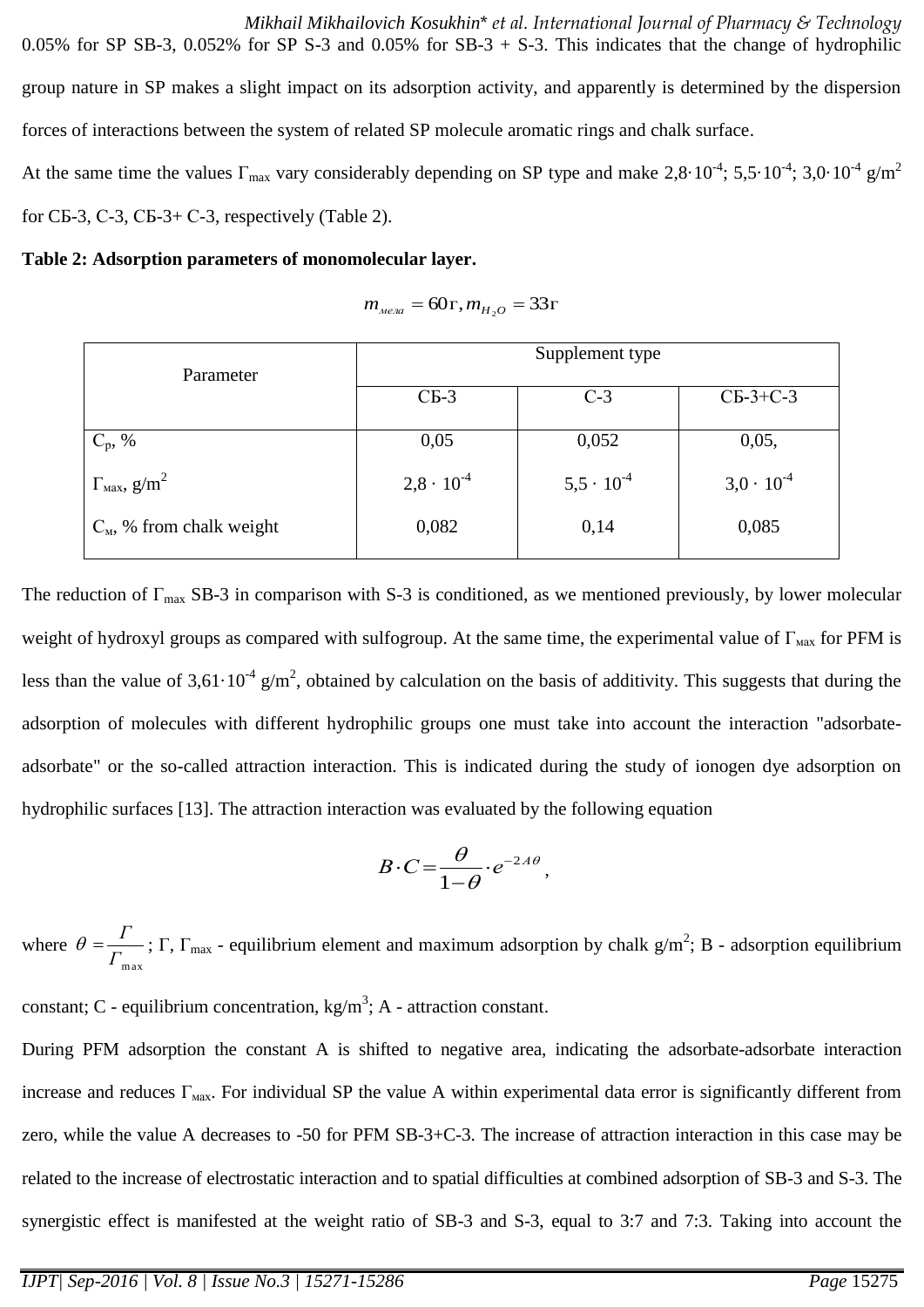*Mikhail Mikhailovich Kosukhin*\* *et al. International Journal of Pharmacy & Technology* average molecular weights SB-3 and S-3 (800 and 2000, respectively) the molar ratio of SP is equal to 1.07:1 and 5.8:1. The first case corresponds to the equivalent SP ratio, which explains the presence of maximum at this ratio. In the second case, the maximum appears when one molecule S-3 is surrounded by six SB-3 molecules. A similar effect of a massive central molecule influence on the landing areas of adjacent molecules with low molecular weight for liquid-gas boundary was described by Adam [14].

During the calculation of SP dosage necessary to form a monomolecular layer, one needs to take into account  $\Gamma_{\text{max}}$  and the corresponding equilibrium concentration (Table. 2).

The calculation was performed according to the following formula:

$$
C_{\scriptscriptstyle M} = \frac{( \Gamma_{\rm max} \cdot m \cdot S_{\scriptscriptstyle y\delta} \cdot C_{\scriptscriptstyle p} \cdot V_{\scriptscriptstyle p}) \cdot 100\%}{m},
$$

where  $C_M$  - the percentage from chalk weight - SP dosage required to form a monolayer;  $C_p$ , g/l - equilibrium concentration of SP during the formation of a monolayer;  $\Gamma_{\text{max}}$ ,  $g/m^2$  - the maximum SP adsorption; *m*, g – chalk weight;  $S_{y|x}$ ,  $m^2$  - chalk specific surface;  $V_p$ , l – solution volume.

The obtained values of  $C_M$  are presented in Table 2. These data show that SP SB-3 has the smallest value of 0.082%, SP S-3 has the highest value of 0.14. For PFM  $C_M$  is equal to 0,085%, which is 16% less than the value calculated according to additivity principle equal to 0,099%.

The balance in coagulation and peptization processes is determined by the ratio between coagulation contact energy  $U_{\kappa}$  and the energy of particle thermal motion. SP adsorption changes  $U_{\kappa}$  on the surface of particles and shifts the equilibrium coagulation  $\leftrightarrow$  peptization in one direction or another.

The study of differential distribution curves according to chalk particle radii at various SP dosages showed that SP dosage increase leads to a narrower distribution of particles and the maximum distribution shift towards smaller values of a radius. The studies showed that at the dosage increase the most probable range is reduced by an order, reaching a minimum value equal to 1 ... 1.5 mcm. The latter value coincides with the size of chalk primary particles according to electron microscopy data and confirms that the peptization of aggregates takes place prior to primary particles.

In order to calculate the number of primary particles involved in the formation of a unit, let's use the following calculations.

The volume of the unit is the following:

$$
V = 4/3 = 3,14 \cdot 13^3 = 9,2 \cdot 10^3
$$
 mcm<sup>3</sup>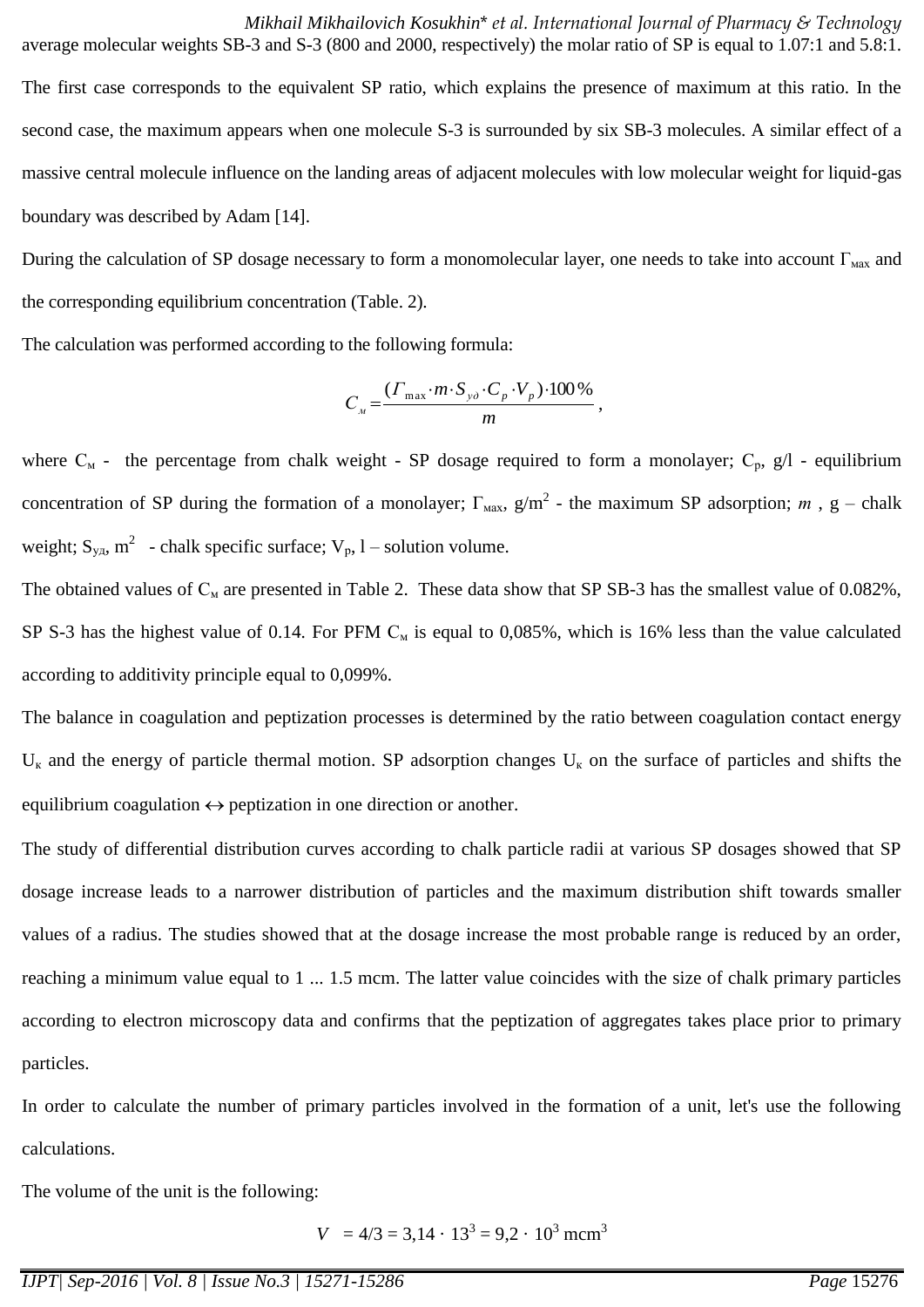*Mikhail Mikhailovich Kosukhin*\* *et al. International Journal of Pharmacy & Technology* The volume of the dispersed phase in the unit is the following (taking into account a random packing):

$$
V_{\mu,\phi} = 0.56 \cdot 9.2 \cdot 10^3 = 5.152 \cdot 10^3
$$
 mcm<sup>3</sup>

The volume of a primary particle is the following:

$$
V = 4/3 \cdot 3,14
$$
.  $1^3 = 4,19$  mcm<sup>3</sup>

The amount of primary particles in a unit is the following one:

$$
n = \frac{5,125 \cdot 10^3}{4,19} = 1230 \text{ part/unit}
$$

During the peptization of units immobilized water is released, which leads to the centrifugate increase, separated from suspension after centrifugation and which reaches a maximum when the minimum size of particles is reached. The obtained results show that SP adsorption on the chalk surface increases the aggregate stability of chalk particles. At certain dosages the system becomes completely stabilized and aggregates are peptized to primary particles.

The limit shear stress and plastic viscosity, determined from the rheological curves obtained at various dosages of SP, showed that during SP dosage increase the limit shear stress is decreased sharply at firdt, then the reduction rate [tau]0 slightly decreases and when a certain dosage is reached [tau]0 becomes almost equal to zero. Plastic viscosity is also decreased dramatically at first, but then it reaches a certain minimum value, and a minimum occurs at the same dosages, at which [tau]0 becomes equal to zero.

SP efficiency in terms of their impact on the maximum shear stress increases with the transition from SP-3 to SP SB-3. The increase of impact is observed for PFM in comparison to individual components.

The value of the limit shear stress concerning a concentrated suspension is caused by the set of cohesive forces for particles in the places of their contact with each other: the strength P of individual contacts between the particles and their number [alfa] per surface unit. In this approximation  $\tau_0 = P \cdot \alpha$ , where the value [alfa] is determined by particle size and packing density and during SP introduction it varies only within certain limits due to peptization or coagulation processes. Thus, that the reduction of the limit shear stress nearly to a zero at optimal SP dosages is conditioned by the fall of an individual contact strength to the values comparable with thermal motion energy [10- 11]. In the first approximation the value [alfa] may be estimated according to [15] according to the most probable range of particles obtained by sedimentation analysis.

$$
\alpha = \frac{1}{(2r)^2},
$$

where  $r$  – particle radius, m.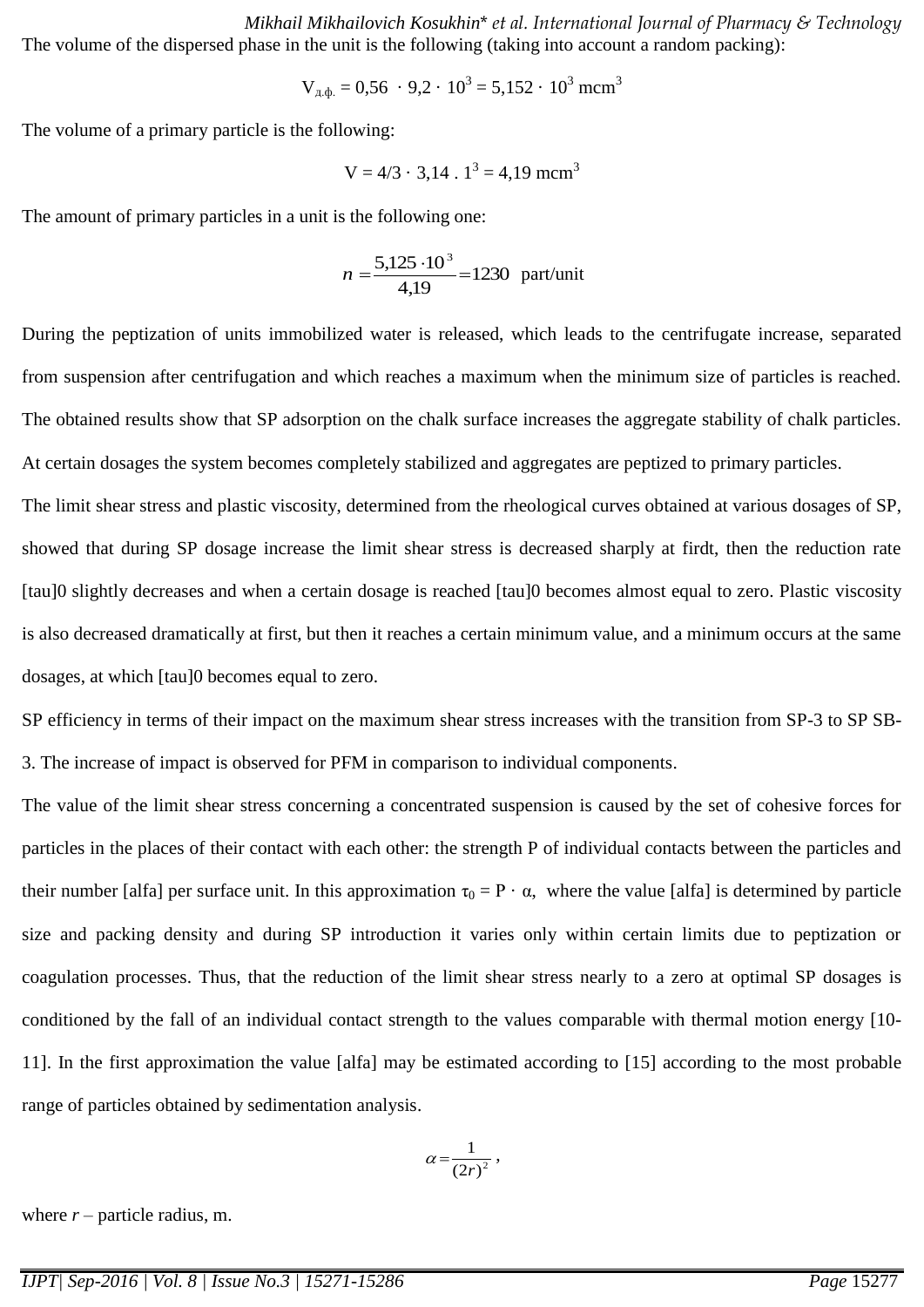*Mikhail Mikhailovich Kosukhin*\* *et al. International Journal of Pharmacy & Technology* For the particles with the size of  $\alpha = 2 \cdot r = 2$  mcm the number of contacts per surface unit will be as follows:

$$
\alpha = \frac{1}{(3 \cdot 10^{-6})^2} = 1,11 \cdot 10^{11} \text{cont/m}^2
$$

The strength of the coagulation contact is determined by the forces of intermolecular interaction. At that the adhesion energy can be found according to the following formula

$$
U_{\kappa}=P\cdot h
$$

where  $U_{\kappa}$  - cohesion energy in contact, J; h – the distance between particles, m; P – individual contact strength, H. The distance between the particles which are in the coagulation contact (i.e., through a dispersion medium layer) according to the literature data [16] makes 0.5-1 nm.

Based on the above stated information, one may estimate the energy of the coagulation contact according to the shear stress values

$$
U_{\kappa} = P \cdot h = \frac{\tau_0 \cdot h}{\frac{1}{2}} = \tau_0 \cdot h \cdot (2r)^2,
$$

The substitution of specific values for chalk suspension without additives  $(\tau_0 = 300 \text{ Ha}, h = 0.75 \text{ nm}, r = 1.5$ mcm) provides the following value of  $U_{\kappa}$ :

$$
U_{\rm k} = 300 \cdot 0.75 \cdot 10^{-9} \cdot (2 \cdot 1.5 \cdot 10^{-6})^2 = 2.02 \cdot 10^{-18} \text{Jx} \approx 505 \text{ kT},
$$

which greatly exceeds the energy of thermal motion and causes the structured nature of the suspension. The SP adsorption on the chalk particles reduces the coagulation contact energy to the thermal energy and the reduction of the limit shear stress almost to a zero.

The reduction of plastic viscosity is related primarily to the release of immobilized water and, therefore, the increase of the dispersion medium relative content. The increase of water layer thickness between the particles reduces the friction between moving layers and plastic viscosity drop.

The studies of SP dosage effect on the electrokinetic potential of chalk particles showed that the surface of unchanged chalk has a slight excess negative charge, as evidenced by a slight negative potential value. The increase of SP dosage results in the change of electric kinetic potential, from -4 mV to -35  $\div$  -40 mV. At that the values of [zeta]-potential for C-3 is somewhat less than for SB-3 and PFM. The progress of [zeta]-potential dependency curves on the dosing of additives is similar to the course of supplement adsorption, and the output of [zeta]-potential to the minimum value corresponds to the completion of a monomolecular layer.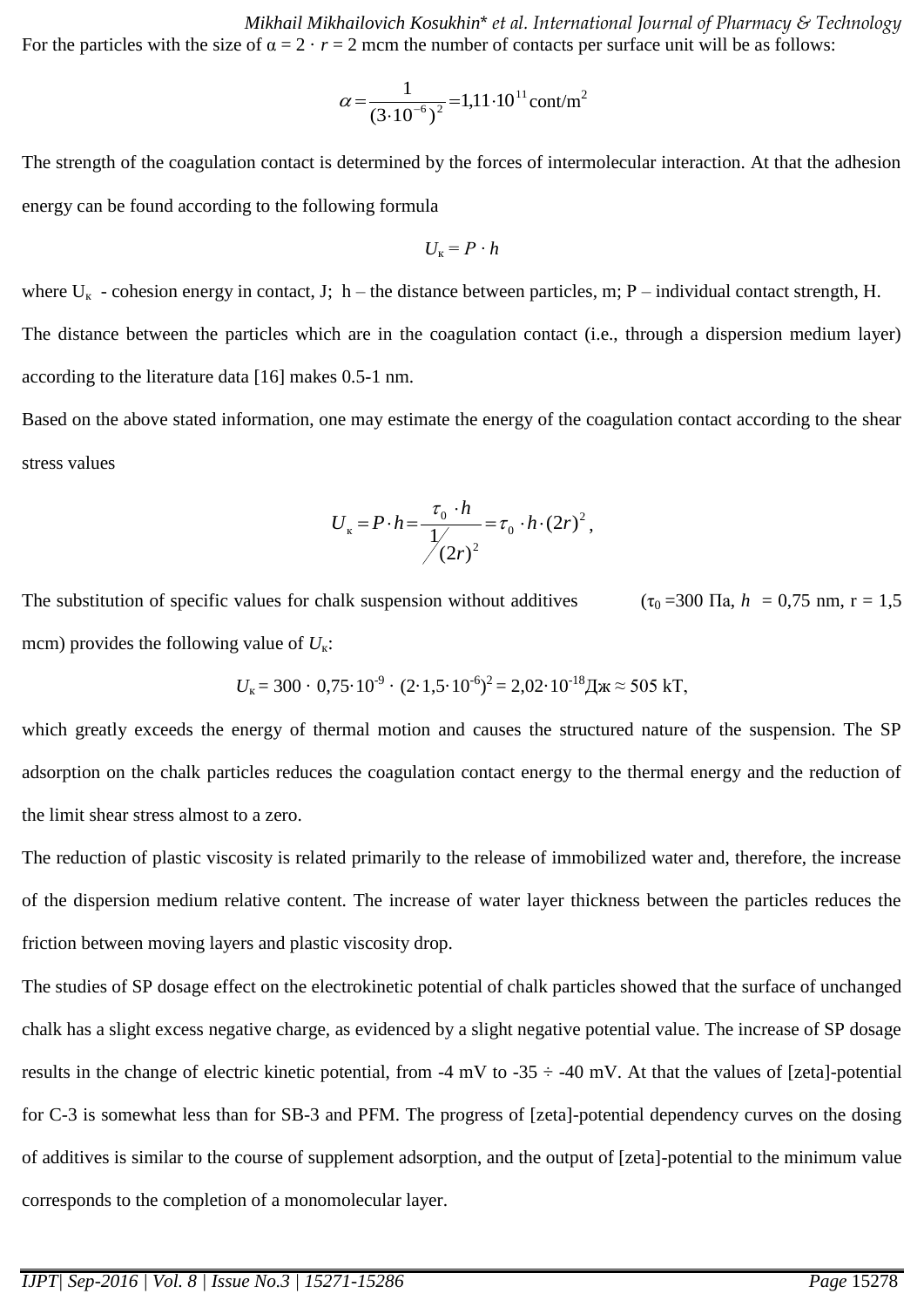*Mikhail Mikhailovich Kosukhin*\* *et al. International Journal of Pharmacy & Technology* Based on the experimental study results, we can cite the following assumptions concerning SP action mechanism.

The aggregate stability and disperse system rheology with the particles of a solid dispersed phase and a liquid dispersion medium are determined by their nature, dispersion and particle concentration. Each particle is a microvolume of a condensed phase, the dimensions of which are large in comparison with molecular ones. So the forces of attraction between particles are determined mainly by the dispersion interactions. The forces of repulsion can be of different nature, the coagulation strength of a structure is determined by the depth of the secondary minimum on a potential curve, i.e., by the relation between the forces of attraction and repulsion.

Let's consider the role of various factors of stabilization concerning disperse systems using the example of a chalk suspension. The calculation of dispersion attraction forces was carried out according to a well-known formula [17].

$$
U_{\rm M} = -\frac{A^*}{12 \cdot \pi \cdot h^2},
$$

where *U*<sup>м</sup> is the molecular attraction energy; *А*\* - Hamaker's constant; *h* - the distance between particles. Hamaker's constant was taken equal to  $5.10^{-20}$ J similar to the data for the mineral oxides [14, 17]. The calculation results are presented in Table 3.

Entropic stabilization factor is in the pursuit of a dispersed phase to a uniform distribution along the system volume under the influence of the thermal motion. The value of the surface tension is determined by the Rebinder-Shukin ratio at the solid body-solution boundary in which the stability of a dispersed system is provided

$$
\sigma_{\tau-\kappa} \leq \frac{k \cdot T}{4 \cdot \pi \cdot r^2} \,,
$$

The substitution in this equation of T = 298 °K, and r = 1 mcm provides the value [sigma]<sub>T-x</sub>, equal to 3,6  $\cdot$  10<sup>-11</sup>J/m<sup>2</sup>. Comparing this value with Young's equation

$$
\cos\theta = \frac{\sigma_{\text{t-f}} - \sigma_{\text{t-k}}}{\sigma_{\text{t-k}}},
$$

we see that in this case we should observe a complete wetting of the chalk surface, as  $[sigma]_{T-K}$  can be ignored due to its small value, and [sigma]<sub>T-T</sub> is more than [sigma]<sub>T- $\kappa$ </sub> for the studied systems. However, experiments showed that during the introduction of additives a contact angle decreases (Table 1), but a complete wetting is not observed. This indicates that the thermal energy of the particles is much less than the energy of interaction between them and it does not affect the suspension mobility.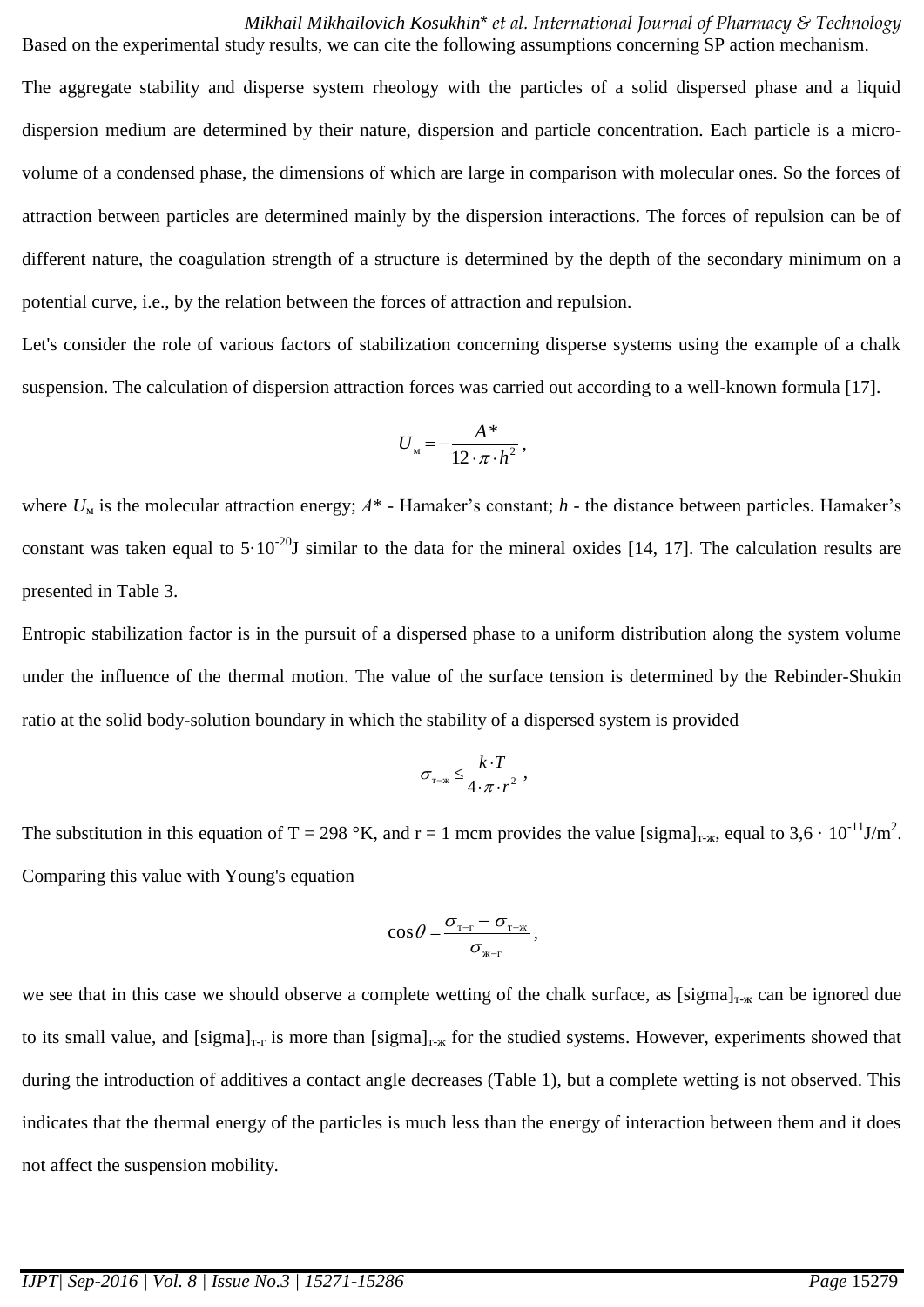*Mikhail Mikhailovich Kosukhin*\* *et al. International Journal of Pharmacy & Technology* The structural and mechanical factor of suspension stability occurs during the adsorption of surfactant molecules, which are the surface-active ones for this boundary of phase division and are capable to develop a gel-like structured layer at the a phase boundary. The thickness of a gel layer should be 5-10 nm [18] to prevent the rapprochement of the particles within the ranges where the molecular forces of attraction are great. The analysis of adsorption isotherms for the supplements at the solid body-solution boundary indicates the formation of a monomolecular layer only on the dispersed phase surface. The thickness of an adsorption layer makes no more than 1 nm, which is not enough to create a steric repulsion between particles.

**Table-3: Interaction energy between chalk particles.**

| Energy type                                                  | Interaction energy for the distance between particles, nm |        |         |         |         |          |  |
|--------------------------------------------------------------|-----------------------------------------------------------|--------|---------|---------|---------|----------|--|
|                                                              |                                                           |        |         | 10      | 20      | 30       |  |
| $U_{\rm M} \cdot 10^6 \,\rm J/m^2$                           | $-1330$                                                   | $-332$ | $-53,1$ | $-13,3$ | $-3,32$ | $-1,47$  |  |
| $U_{\rm e} \cdot 10^6 \,\rm J/m^2$                           | 531                                                       | 322    | 71,9    | 5,9     | 0,0388  | 0,000268 |  |
| $U_{\rm s}$ 10 <sup>6</sup> J/m <sup>2</sup>                 | 10700                                                     | 7700   | 2830    | 535     | 19,1    | 0,681    |  |
| $(U_{\rm M}+U_{\rm e}+U_{\rm s})\cdot 10^6$ J/m <sup>2</sup> | 9420                                                      | 7370   | 2780    | 522     | 15,8    | $-0,793$ |  |

The hydrodynamic stability factor is in the reduction of speed and particle collision frequency at dispersion medium viscosity and density change. At the introduction of additives the solution viscosity and density changes insignificantly, and therefore the influence of hydrodynamic factor is absent.

The electrokinetic factor of stability is based on the electrostatic repulsion of diffuse ion particle layers. The calculation for electrostatic repulsion forces in accordance with DLFO theory was conducted according to the equation [17]

$$
U_{\rm e} = 2 \cdot \varepsilon_0 \cdot \varepsilon \cdot \chi \cdot \zeta_{\rm s}^2 \cdot e^{-xh},
$$

where  $U_e$  is the electrostatic repulsion energy;  $\varepsilon_0 = 8.85 \cdot 10^{-12}$  F/m – electric constant;  $\varepsilon = 81$  - the relative dielectric constant of water; [zeta]<sub>s</sub> - the diffusion layer potential, taken equal to [zeta] potential; [kapa] - reverse diffusion layer thickness; *h* - the distance between particles.

The value [kapa] was calculated according to the following equation

$$
X = \sqrt{\frac{2F^2I}{\varepsilon\varepsilon_0 kT}},
$$

where  $F = 9.65 \cdot 10^4$  C/g-eq is Faraday number;  $\varepsilon_0 = 8.85 \cdot 10^{-12}$  F/m – electric constant; [epsilon] - relative dielectric permittivity; *I* – ionic solution strength.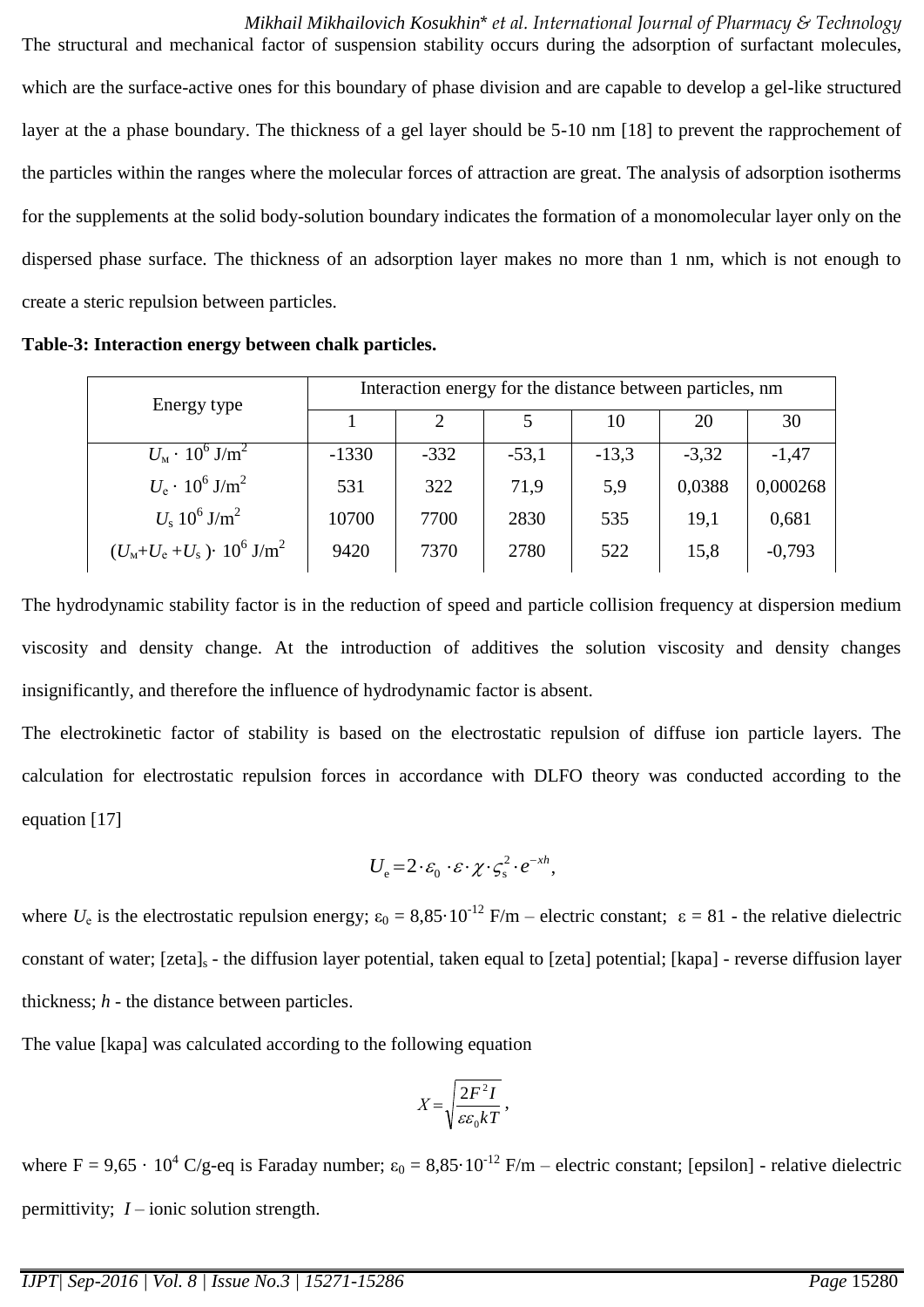*Mikhail Mikhailovich Kosukhin*\* *et al. International Journal of Pharmacy & Technology* The value of electrokinetic potential for the chalk suspension with supplements was taken equal to -35 mV. U<sub>e</sub> calculation results for different distances between the particles are shown in Table 3. As can be seen from the comparison of  $U_m$  and  $U_e$  values in the entire range of distances between the particles the energy of molecular attraction is greater than electrostatic repulsion energy.

The adsorption-solvation stability factor is in surface tension reduction at the boundary a solid body - solution after the adsorption of the stabilizer molecules and the occurrence of developed hydrate layers. At the approach of particles hydrate layers are intersected, the osmotic pressure increases, and the repulsion pressure that prevents coagulation also increases. The development of rather large hydration shells is unlikely for disperse systems with a liquophobic dispersed phase due to a weak energy interaction of environment with a dispersed phase. During the adsorption of additives which have a large number of ionic hydrophilic groups the phase to phase interaction is increased leading to surface tension reduction and hydrate layer development. An important role of structural forces conditioned by the existence of a boundary layer of water on hydrophilic surfaces is confirmed by the works of many authors [14, 19]. In accordance with these works, the energy of structural interaction was calculated according to the following formula

$$
U_{\rm s}=k\cdot l\cdot e^{-h/e},
$$

where  $U_s$  – the structural interaction energy; k - the constant of structural forces characterizing the surface hydrophilicity; l - the characteristic length of structural forces.

For hydrophilic surfaces, which include chalk, k varies between  $10^6 \div 10^7$  J/m, l varies  $1 \div$  within 10 nm according to [20]. The average values of k and l were used for calculation, the calculation results are presented in Table 3. The comparison of  $U_m$  and  $U_s$  values shows that a secondary minimum is observed at the distances between 20 nm particle. Thus, the coagulation of particles is more favorable thermodynamically than peptization.

The analysis of table 3 shows that one may overcome the action of the molecular attraction forces only by the joint action of the electrostatic and the adsorption-solvation factors as the amount of  $U_e$  and  $U_s$  is more than  $U_m$  for all the distances between particles. The theoretical calculation is confirmed by the following experimental facts. During the washing of chalk suspension with distilled water stabilized by SP-SB 3, pH is reduced to the values of 7-7.5 that is less than pK values for the phenolic hydroxyl groups [20]. At that the balance of dissociation is shifted towards the formation of not dissociated molecules. SB-3 molecules become electrically neutral ones and electrostatic stabilization factor decreases sharply. At the same time there is the loss of aggregate stability and the transition to the Bingham nature of chalk suspension flow. The increase of pH suspension to the values exceeding the pK of the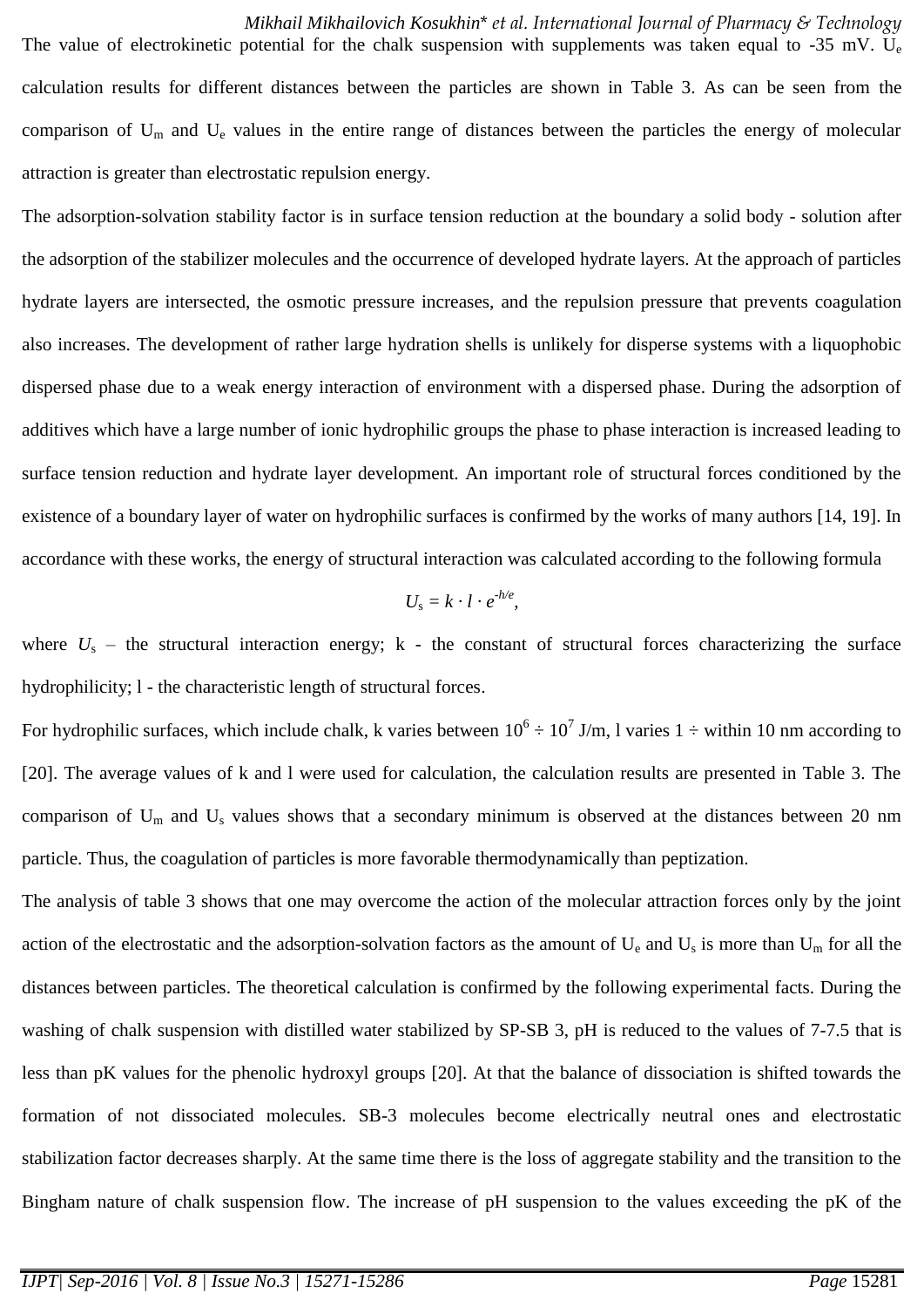*Mikhail Mikhailovich Kosukhin*\* *et al. International Journal of Pharmacy & Technology* hydroxyl groups, leads again to the dissociation of molecules, the increase of stability electrostatic factor and, consequently, to the full aggregate stability and Newtonian nature of the suspension flow. This transition from one state of a system to another one can be carried out repeatedly.

On the other hand, the study of stabilized chalk suspension rheology at different temperatures showed that with the temperature increase the plastic viscosity is decreased monotonously, while a considerable increase in the maximum shear stress is observed within the temperature range of 60-65 °C. The loss of water dispersion stability in this temperature range is related by the authors [21] with the destruction of the boundary hydrate layers of water by the increase of water molecule thermal motion intensity and a sharp decrease of the adsorption-solvation stability factor role.

Thus, in our opinion, the mechanism of plasticizing action concerning studied SP is in the following. SP molecules are adsorbed on the particle surface, developing a monomolecular layer. SP adsorption on the particle surface is provided by the dispersion forces of interaction between the system of SP aromatic rings and a particle surface. At that, since SP are anionic substances, the charge of particle surface becomes more negative, resulting in repulsive force increase. This also contributes to the formation of hydrate layers around the particles due to the presence of hydrophilic groups in SP molecules.

Thus, the repulsive forces start to predominate over the molecular forces of attraction, resulting in reduced coagulation contact to the values comparable with the thermal movement energy. At that the transition to the full aggregate stability of a system, the peptizing of units to the primary particles, the change in the rheological nature of suspension flow from Bingham one (yield strength is greater than zero) to Newton one (yield strength is zero). SP efficacy is largely determined by the nature of hydrophilic groups. At that hydroxyl groups are the most effective ones.

According to our research, one cannot ignore the interaction "adsorbate-adsorbate" on the surface of a dispersed phase during SP adsorption. The account of this phenomenon and the correct selection of the individual components allows to obtain PFM, which have a pronounced synergistic effect.

On the basis of performed experimental studies and literature data one can formulate the following provisions about the necessary qualities of SP:

1. SP adsorption is carried out by the dispersion forces of attraction. In order to localize SP molecules on a particle surface it is necessary that SP molecule contains a system of related aromatic rings or conjugated double bonds.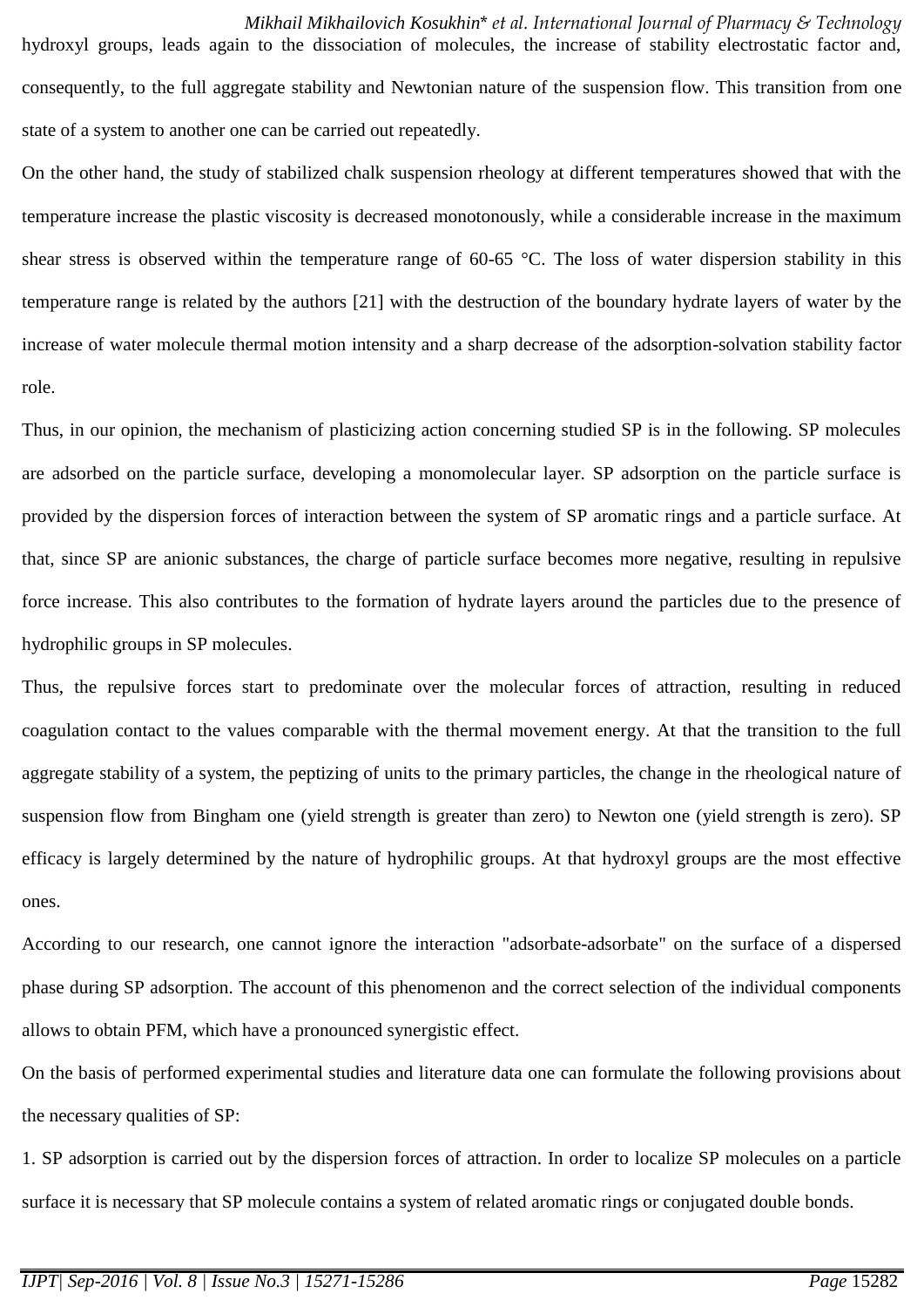*Mikhail Mikhailovich Kosukhin*\* *et al. International Journal of Pharmacy & Technology* 2. The adsorbed molecules of SP must hydrophilize a disperse phase surface, and contain the hydrophilic groups along the entire length.

3. SP plastifying activity is determined by surface activity at the boundary of a solid body-solution and a landing site of SP molecule.

4. SP molecules must create the same charge on particle surface, while the electric kinetic potential of the modified particles should not be less than 30 mV.

### **Summary**

This article is an attempt to summarize and systematize the known developments in the field of concrete mixture and concrete modification. The results of SP hydrophilic group nature research on their plasticizing activity are provided. The theoretical prerequisites of SP studies in concrete technology are the basic positions of synergism theory concerning the compositions of surfactants whereby the surfactant materials, and consequently, the properties of concrete mixtures and concretes can be controlled not only by chemical structure change but also by the qualitative and quantitative combination of active ingredients in organic polar substances of different molecular weights. The experimental data are provided which allow to formulate the following provisions:

- The study of hydrophilic SP group nature influence on its plasticizing properties showed that, in comparison with sulfogroups the hydroxyl groups at the expense of higher molecular weight and high hydrophilicity increase SP plasticizing activity;

- PFM and SP SB-3; in contrast to SP-3, they have some surface activity at the solution-air boundary, thus increasing the frost resistance for casts and equally moveable compounds by air intake increase at  $0.5 \div 1.5\%$  without making a negative impact on the concrete strength;- It was shown that at a certain ratio of SP with sulfonic and hydroxyl groups in PFM a synergistic effect is produced due to the attraction interaction of molecules on the particle surface. PFM  $SB-3 + C-3$  ("Renaplast") and  $SB-3 + LST$  are developed with an improved plasticizing activity; - They showed that the increase of mineral suspension aggregate stability and their transition into a liquid-like state at optimal SP dosages is conditioned by the action of electrostatic adsorption-solvation factors;

### **Conclusions**

1. Research showed that SP have surface activity on the solid-solution boundary, reducing the surface tension of [sigma]т-ж. At the same time, the surface tension on the solution-air boundary may remain a constant one or it is decreased slightly, depending on SP chemical structure.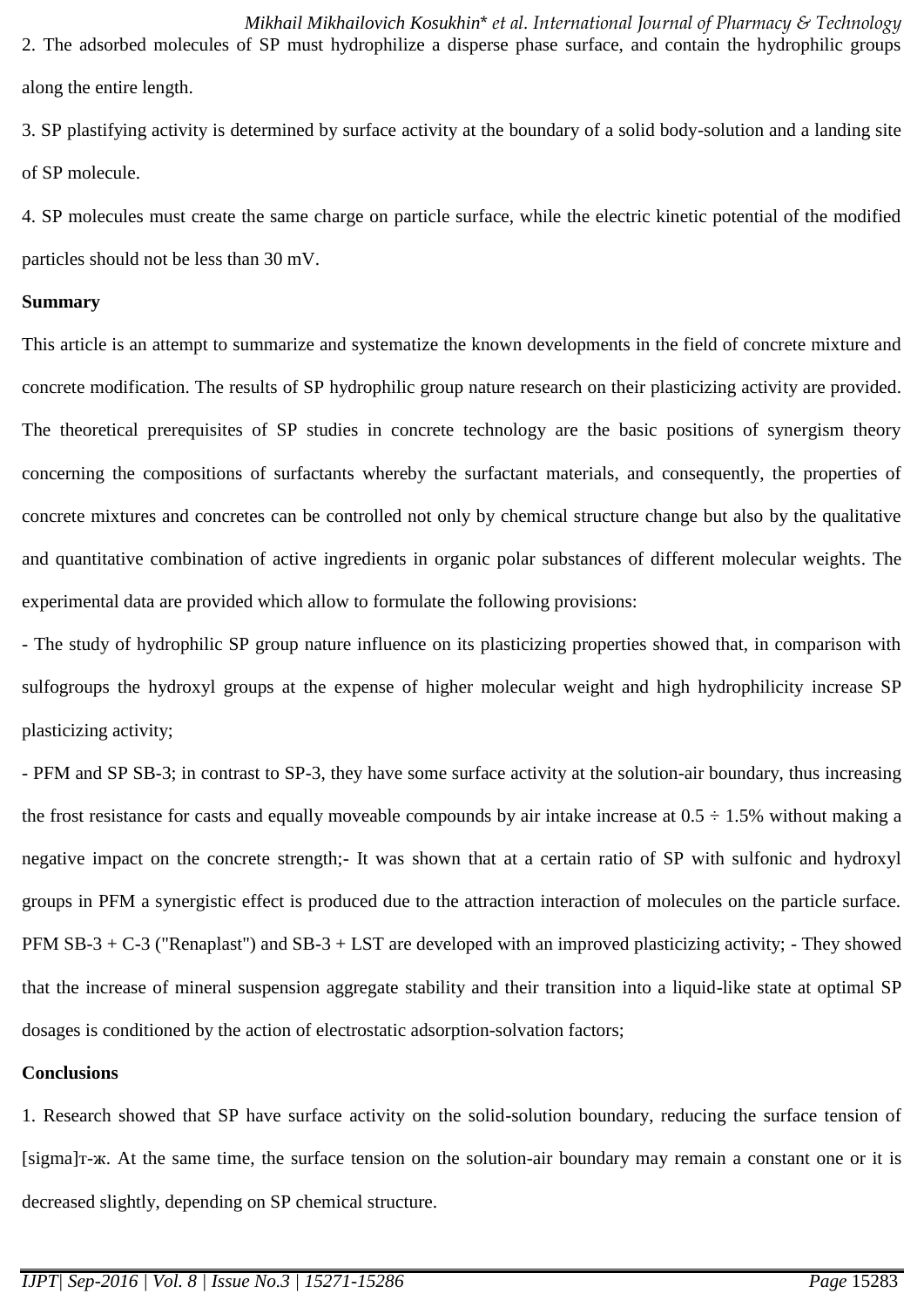*Mikhail Mikhailovich Kosukhin*\* *et al. International Journal of Pharmacy & Technology* 2. SP adsorption during the disperse phase of the suspension is conditioned by the dispersion forces, and, regardless of hydrophilic group nature it has a monomolecular character. The capacity of a monolayer and the corresponding equilibrium concentration of SP depend on the nature of hydrophilic groups and have the lowest values for the hydroxyl groups.

3. At the joint SP adsorption with various hydrophilic groups as the result of "adsorbate-adsorbate" interaction on the particle surface at certain ratios of the individual components a synergistic effect is produced.

4. SP adsorption on the dispersed phase particles leads to suspension aggregate stability increase, which is very possible after the development of an adsorption monomolecular layer. Thus, the peptization of aggregates to primary particles takes place and immobilized water is released.

5. At the optimum dosages of SP ultimate the maximum shear stress of the suspension becomes equal almost to a zero, and this is conditioned by the energy decrease of an individual contact to the thermal motion energy. The plastic viscosity of the suspension is reduced to a certain value, which is associated with the immobilized water release.

6. It was shown that the increase of aggregate stability and the suspension transition from a structured to a liquid-like state at SP optimal dosages is conditioned by the combined action of an electrostatic and an adsorption-solvation factor.

This article was prepared within the framework of the basic part from the state task # 1478 Ministry of Education of Russia in the sphere of scientific activity "Peptization and regulation of rheological properties concerning concentrated mineral suspensions with the modifiers of dispersed particles".

### **References**

- 1. Poluektova, V.A., N.A. Shapovalov, M.M. Kosukhin and A.A. Slusar, May 2014. Plasticizing Additives For Water Mineral Dispersions On The Basis Of Oxyphenol Oligomers. Advances in Natural and Applied Sciences, 8(5) Pages: 373-379.
- 2. Kosukhin M.M., A.M. Kosukhin, A.A. Babin and N.A. Shapovalov, 2009. Modified mineral compositions to strengthen the bases of highways. Bulletin of BSTU named after V.G. Shukhov, 4: 25-27.
- 3. Baalbaki, M. and P.C. Aitcin, 1994. Cement / Superplasticizer / Air-Entraining Agent Compatibility ACI Special Publication. 148 (September): 47-62.
- 4. Shapovalov, N.A., Lomachenko V.A. and Latypova M.M., 2001. Plasticizing additives synthesized from byproducts (bottoms) in the production of resorcinol. Наука – производству. 3: 20.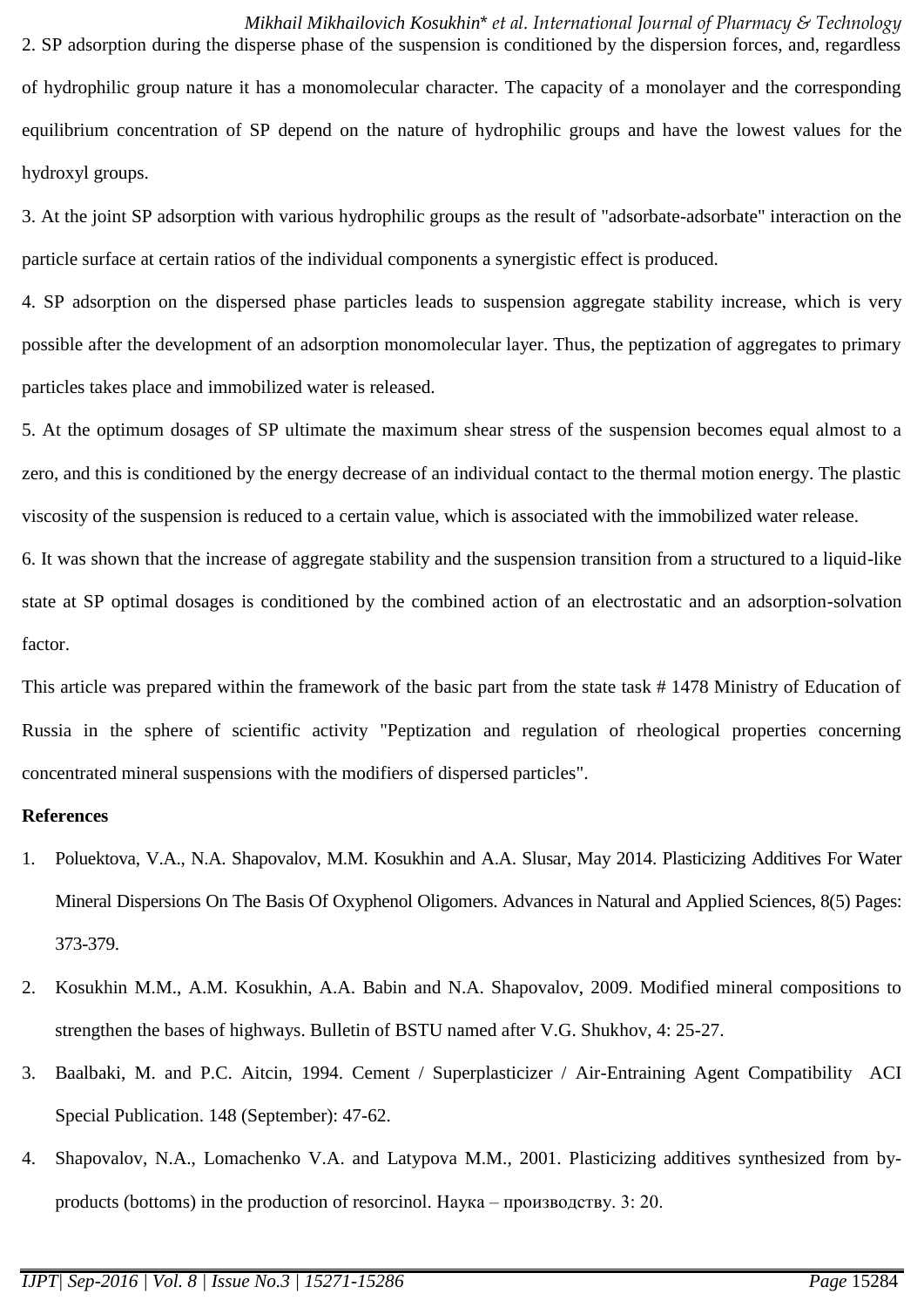- 6. Pivinskii, Yu.E., Yu.N. Ermak, A.V. Cherevatova and Shapovalov N.A, 2003. The effect of thinning agents on rheological and technological properties of the bauxite hcbs system. Refractories and Industrial Ceramics, 44 (3): 169-174.
- 7. Shapovalov, N.A., A.A. Slyusar' and O.A. Slyusar', 2006. The effect of oligomeric electrolytes on the aggregative stability and rheological properties of aqueous mineral suspensions. Colloid Journal, 68 (3): 350- 356.
- 8. Shapovalov, N.A., A.A. Slyusar, V.A. Poluektova and O.A. Slyusar, 2005. Dilution of ceramic slip using complex additives. Glass and Ceramics, 62. (7-8): 253-254.
- 9. Samir Bouharoun, Yannick Vanhove, Chafika Djelal, Pascale De Caro, Isabelle Dubois, 2012. Interactions between Superplasticizer and Release Agents at the Concrete. Formwork Interface. Materials Sciences and Applications, 3: 384-389.
- 10. Slyusar A.A., V.A. Poluektova and V.D. Mukhacheva, 2008. Colloid-chemical aspects of the plasticizing mineral suspensions of oxy-phenol-furfural oligomers. Bulletin of BSTU named after V.G. Shukhov. 2: 66-69.
- 11. Kosukhin, M.M. and N.A. Shapovalova. Theoretical aspects of superplasticizer action mechanism. Concrete and reinforced concrete, 3: 25-27.
- 12. Kosukhin M.M., 2005. Regulation of concrete mixture and concrete properties by complex additives with various hydrophilic groups. Belgorod: Publishing House of BSTU, p. 194.
- 13. Zaslavsky, I.I., 1989. Fundamentals of the painting theory by ionic dyes. M.: "Legprombytizdat" p. 144.
- 14. Adam N.K., 1947. Physics and chemistry of surfaces. Moscow-Leningrad, p. 552.
- 15. Shchukin E.D., A.V. Pertsov and E.A. Amelina, 1982. Colloid chemistry. M.: Moscow university publishing house, p. 348.
- 16. Daimon, M. and D. Roi, 1979. Reological properties cement mixes. II. zeto-potential 'and preliminary viscosity studies // Cement and Conerete Res, 1: 103-109.
- 17. Frolov, Yu.G. and A.S. Grodsky, 1986. Laboratory work and tasks on colloidal chemistry. M.: Chemistry, p. 216.
- 18. Nepper, D., 1986. The stabilization of colloidal dispersions by polymers. M.: Myr, p. 487.